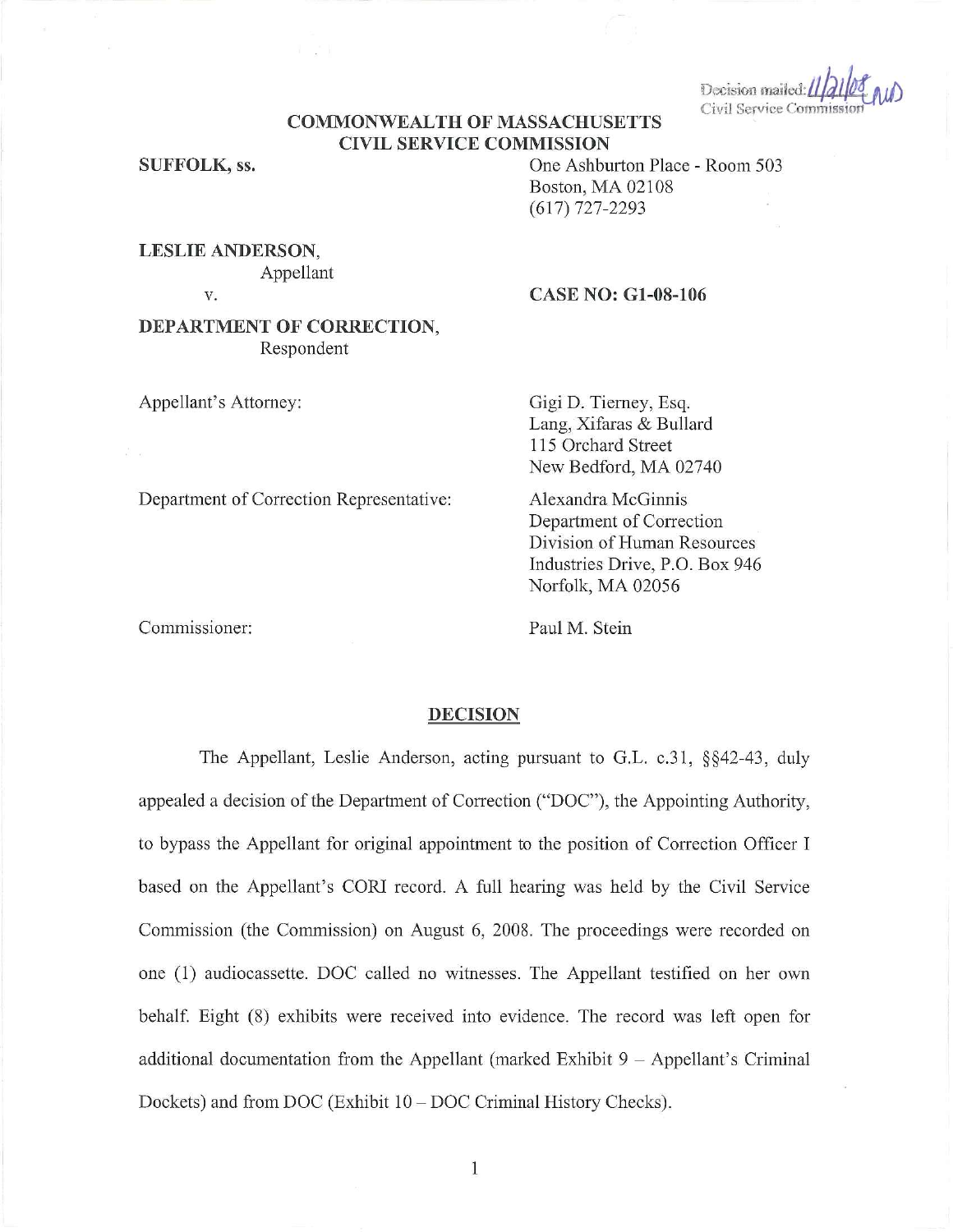## **FINDINGS OF FACT**

Giving appropriate weight to the Exhibits, the testimony of the the Appellant, and inferences reasonably drawn from the evidence as I find credible, I make the findings of fact set forth below.

1. The Appellant, Leslie Anderson, is a thirty-eight year old single mother with five children who resides in New Bedford, Massachusetts. *(Anderson Testimony)* 

2. On September 29, 2007, Ms. Anderson took the open civil service examination for the position of Correction Officer I and received a passing score of 95. *(Exhibits 4, 5,*  6)

3. Ms. Anderson's name was placed on Certification No. (150) CO I - 408003 dated January 22, 2008 and she signed the certification indicating her willingness to accept a position. *(Exhibits 3,7; Anderson Testimony)* 

4. As part of the application process, on January 23, 2008, Ms. Anderson completed a Background Information Request and Waiver, authorizing the DOC to conduct a background investigation including a check with past employers, a criminal records check and interviews with character witnesses. *(Exhibit 2)* 

5. Incident to the DOC's background check, the DOC obtained a computergenerated Criminal Justice Information System (CJIS) report, which includes so-called "CORI" or Criminal Offender Records Information and motor vehicle driver history from several databases (the "CORI" report). *(Exhibit 2)* 

6. On February 26, 2008, DOC notified Ms. Anderson that she had been bypassed and was no longer being considered for appointment because she had "failed to meet the

2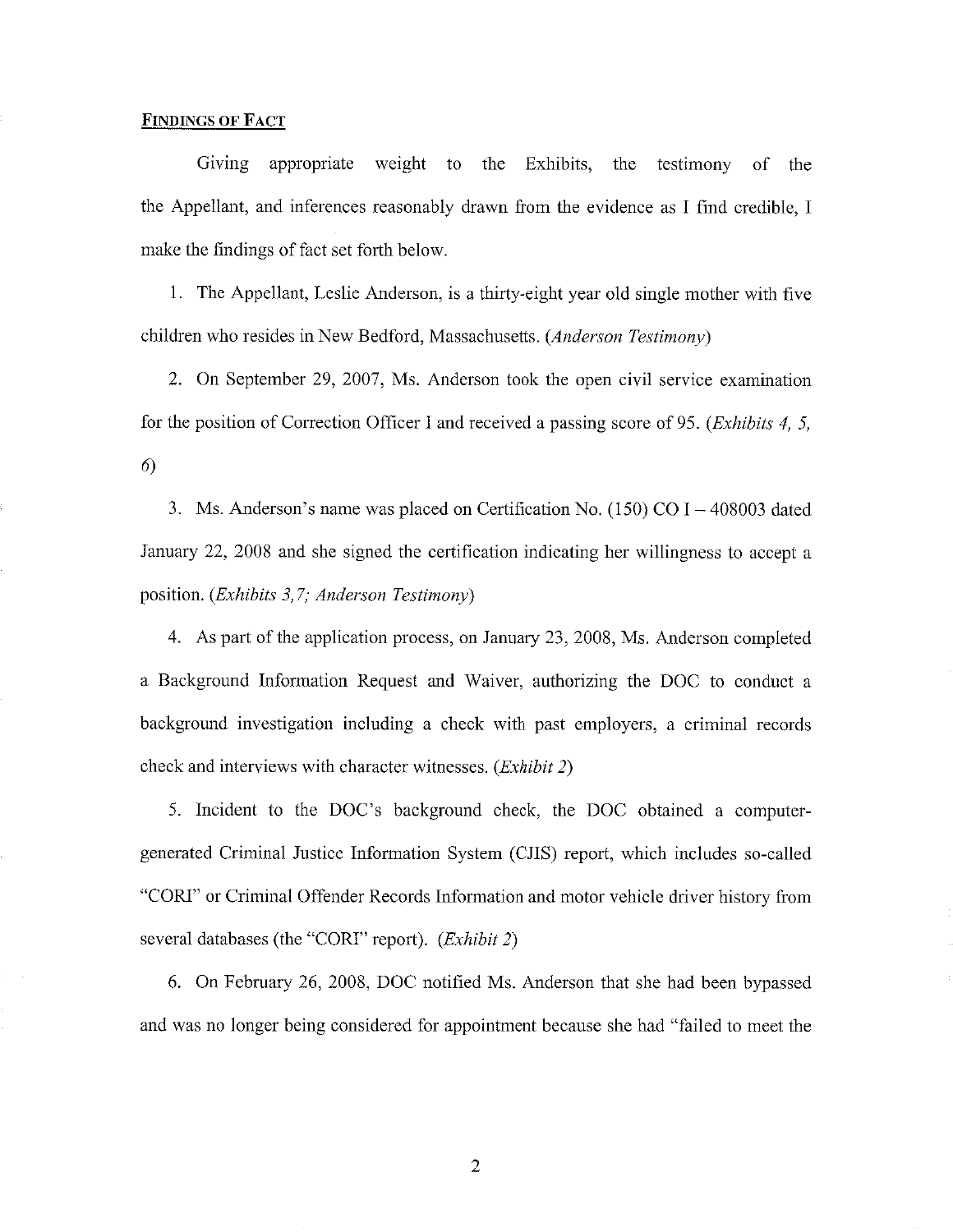eligibility criteria for the position of Correction Officer  $I -$  Unsatisfactory Criminal History Check." *(Exhibit 1)* 

7. The only evidence proffered by DOC to support its bypass of Ms. Anderson was the computer-generated .CORI report. The CORI report contains summary information concerning Ms. Anderson's prior arrests and driving history back to 1994. *(Exhibit 2)* 

8. DOC proffered no testimony to interpret the report or explain how it was used in the bypass determination. In the absence of any such evidence, I infer that the DOC bypass decision was based on the totality of the CJIS record, which appears to include the following entries of possible concern to DOC:

|  | 11/08/05 OFF ASSAULT DANGEROUS WEAPON - KNIFE<br>DISP: 4/28/06 SP 10/29/06 DISM                                                                                                                 |
|--|-------------------------------------------------------------------------------------------------------------------------------------------------------------------------------------------------|
|  | 02/17/04 OFF: OPER UND INFL OF LIQ<br>DISP: 6/15/04 (JT) 7/15/05 CWOF SP PROG VWF 7/14/06<br>11/7/05 VN 5/24/06 VOP 7/14/06 PD DISM<br>OFF: OPER NEGLIGENTLY<br>DISP: 6/15/04 (JT) 7/15/05 FILE |
|  | 03/01/00 OFF: VANDALIZE PROPERTY<br>DISP: $5/16/00$ DISM                                                                                                                                        |
|  | OFF: MAL DISTRUCTION OF PROPERTY<br>DISP: 5/16/00 (JT) 8/18/00 C 8/17/01 REST PD DISM                                                                                                           |
|  | OFF: ASSAULT AND BATTERY<br>DISP: 5/16/00 (JT) 7/5/00 G PROB 1/3/01 FN VWF DF 1/12/01<br>DR PD TERM                                                                                             |
|  | 11/28/94 OFF: DISTURBING THE PEACE (BREACH)<br>DISP: CC VWF 12/28/94 DF 4/3/95 DR CC VEW PD DISM                                                                                                |

*(Exhibit 2)* 

Another entry concerning Ms. Anderson's Registry of Motor Vehicles (RMV) "Driver

History" appears related to the  $2/17/04$  incident mentioned above:

| ENTRY DATE | INCIDENT DATE DESCRIPTION |                       |  |
|------------|---------------------------|-----------------------|--|
| 09/08/05   | 2/17/04                   | SEAT BELT VIOLATION R |  |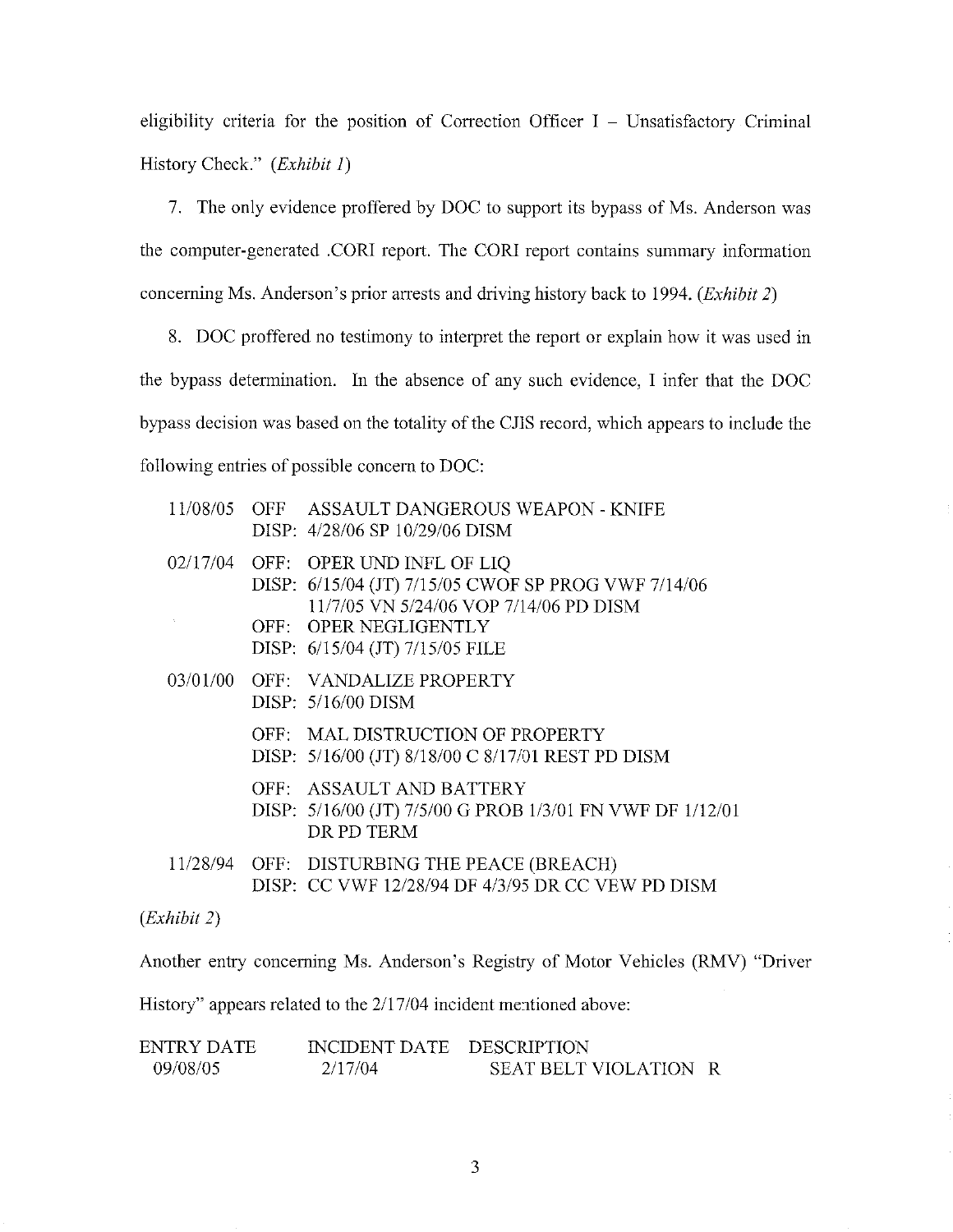Finally, two other entries of apparent concern in the RMV Driver History:

| ENTRY DATE | INCIDENT DATE | <b>DESCRIPTION</b>            |
|------------|---------------|-------------------------------|
| 06/29/07   | 06/29/07      | NON RENEW NEW BEDFORD         |
| 12/05/07   | 12/05/07      | NON RENEW NONRENEW INDEFINATE |

9. The DOC proffered no evidence to indicate that it had made any inquiry about any of the incidents or information contained in the "CORI" report and did not submit any documents to the Commission to show that it had procured the criminal dockets or taken any other action to investigate the circumstances of the incidents attributed to Ms. Anderson and made the bypass decision based solely on the entries in the CORJ report.

## The Appellant's Testimony

10. Ms. Anderson was the sole witness. She is a soft-spoken woman who appeared nervous but sincere in her demeanor. She confronted the facts surrounding her past criminal record in a way that convinced me that she was being truthful about her past. She acknowledged her deficiencies and took responsibility for her actions. I find her testimony about facts surrounding each of the charges that she faced in the past to be credible and consistent with the available documentary records and with common sense. *(Anderson Testimony; Exhibits 2,* 9)

11. As to the most recent RMV entry, Ms. Anderson explained that the suspension notice had to do with a late payment made on her auto excise tax bills. She testified that she had not been aware of the suspension until June of this year and she produced evidence that she promptly paid these bills in full on June 12, 2008. *(Exhibit 8; Anderson Testimony)* 

12. The 2005 criminal charges against Mrs. Anderson were lodged by a neighbor living in her housing project after Ms. Anderson had reported to the housing project

4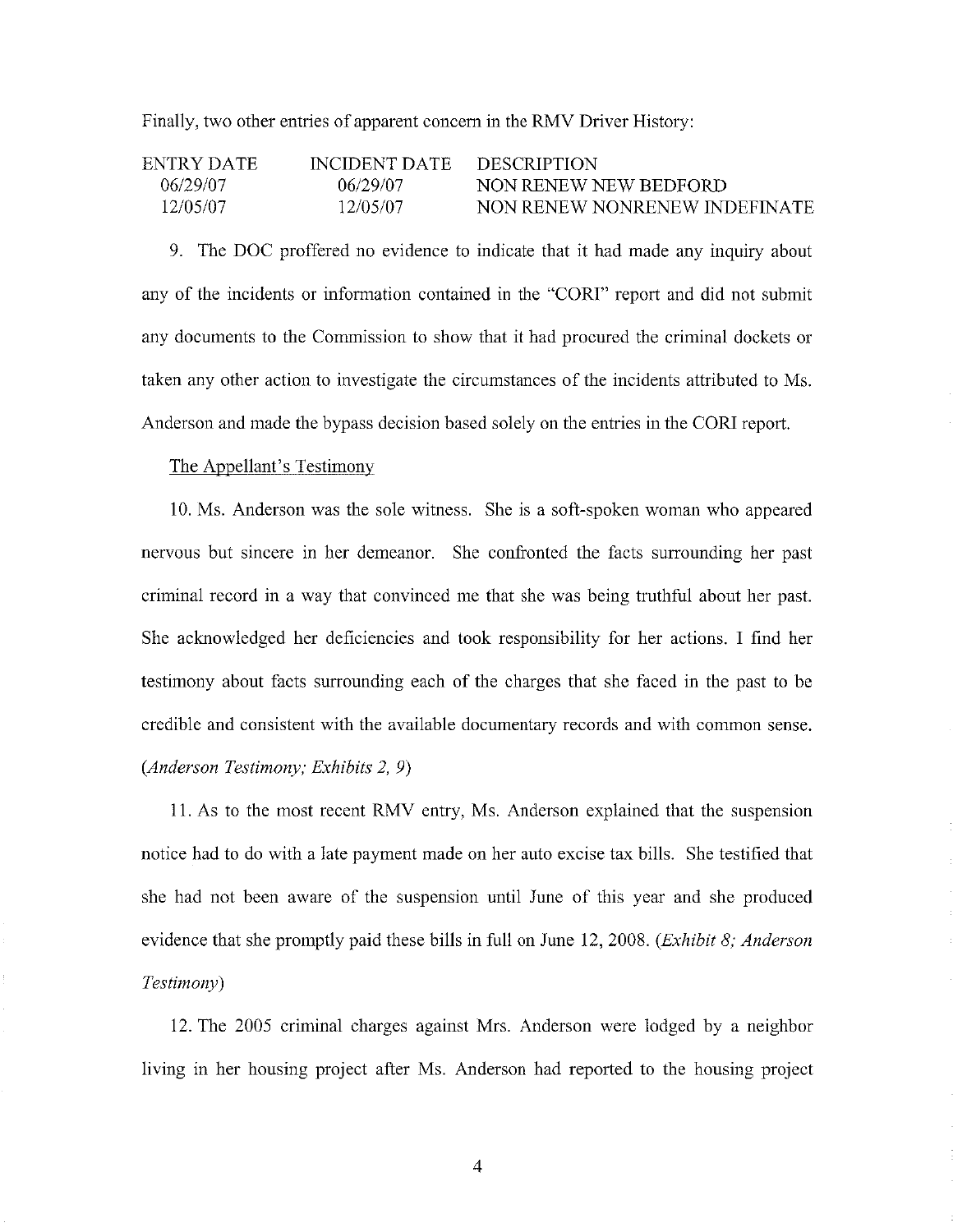manager that she suspected the neighbor of running a drug operation. In retaliation, the neighbor claimed Ms. Anderson had attacked her. According to Ms. Anderson, a review of the housing project security video tapes supported her claim that the neighbor was lying. The charges were dismissed. *(Anderson Testimony; Exhibits 2, 9)* 

13. The 2004 charges against Ms. Anderson arose from her operation of a motor vehicle while impaired. Ms. Anderson does not deny her responsibility. She testified that she had been taking sinus medication (inhaler) and had gone out that evening (her birthday), consumed one alcoholic beverage and proceeded to drive home without realizing she may be impaired. There was no alcohol blood-level test given to her. A CWOF was entered on the OUI charge, she completed an alcohol education program and the charges were dismissed. *(Anderson Testimony; Exhibits 2, 9)* 

14. The 2000 charges against Ms. Anderson stem from an altercation she had with another woman Ms. Anderson believed to have intentionally and severely injured her disabled, wheelchair-bound son and put him in the hospital. Ms. Anderson testified that she accepted responsibility for over-reacting and regretting the way she handled the situation, attributing her actions to her protective feelings for her disabled son. She was found guilty of the assault and battery charge (a misdemeanor), satisfactorily completed a six-months probation and paid \$125.00 restitution; the property destruction charges were dismissed. *(Anderson Testimony; Exhs. 2, 9)* 

15. The 1994 charges for disturbing the peace arose after police were called to a fight outside a bar. Ms. Anderson was a bystander in a nearby park but was arrested. Ms. Anderson paid a \$30 fine and/or court costs and the charges were dismissed. *(Anderson Testimony; Exhs. 2, 9)* 

5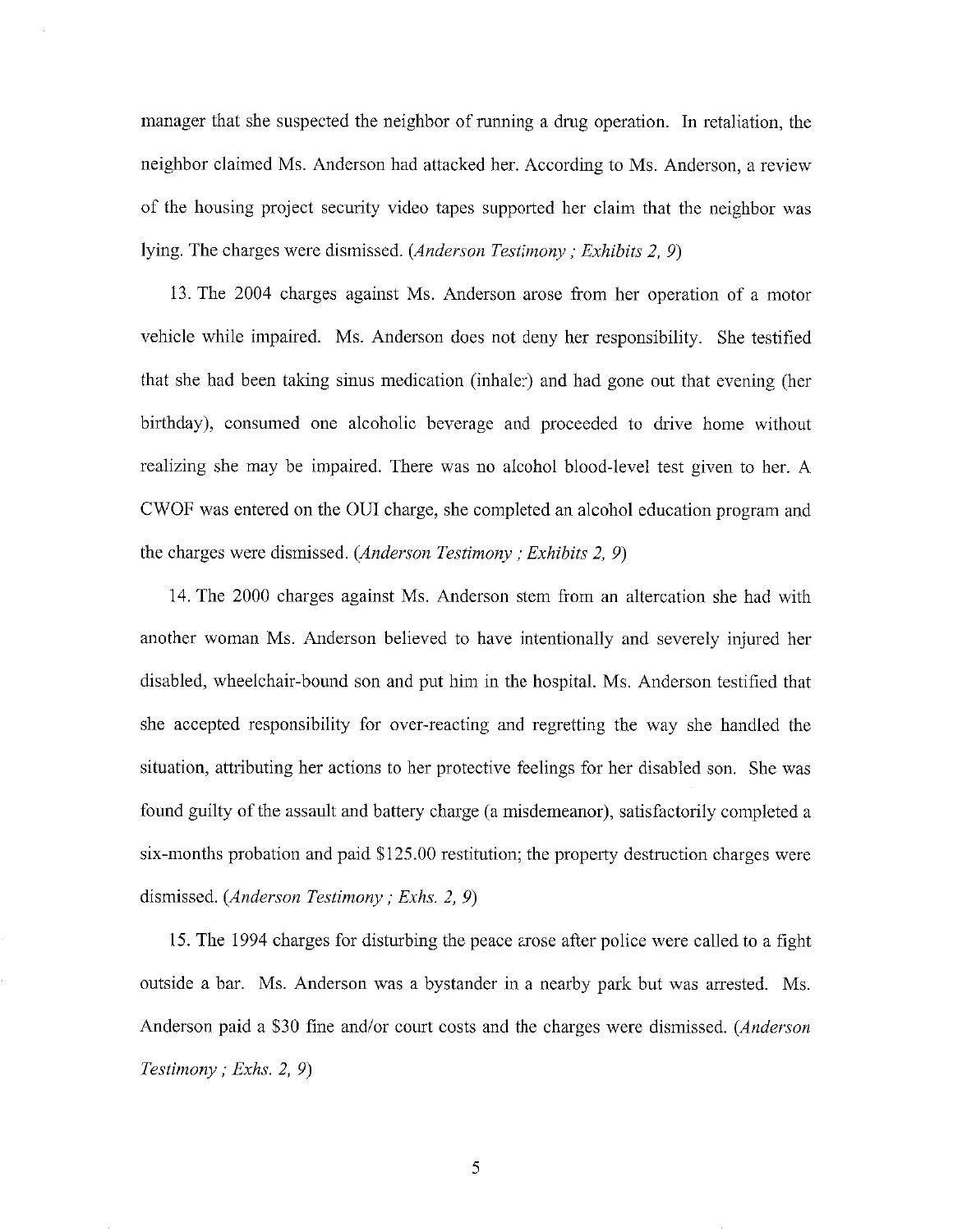#### **CONCLUSION**

#### Applicable Standard of Review

In a bypass appeal, the Commission must consider whether, based on a preponderance of the evidence before it, the Appointing Authority sustained its burden of proving there was "reasonable justification" for the bypass.  $E.g.,$  City of Cambridge v. Civil Service Comm'n, 43 Mass.App.Ct. 300, 303-305, 682 N.E.2d 923, rev.den., 428 Mass. 1102, 687 N.E.2d 642 (1997) (Commission may not substitute its judgment for a "valid" exercise of appointing authority discretion, but the Civil Service Law "gives the Commission some scope to evaluate the legal basis of the appointing authority's action, even if based on a rational ground."). See Massachusetts Ass'n of Minority Law Enforcement Officers v. Abban, 434 Mass 256, 264-65, 748 N.E.2d 455, 461-62 (2001) ("The [Civil Service] commission properly placed the burden on the police department to establish a reasonable justification for the bypasses [citation] and properly weighed those justifications against the fundamental purpose of the civil service system [citation] to insure decision-making in accordance with basic merit principles .... the commission acted well within its discretion."); MacHenry v. Civil Service Comm'n 40 Mass.App.Ct. 632, 635, 666 N.E.2d 1029, 1031 (1995), rev.den., 423 Mass. 1106, 670 N.E.2d 996 (1996) (noting that personnel administrator [then, DPA, now HRD] (and Commission oversight thereof) in bypass cases is to "review, and not merely formally to receive bypass reasons" and evaluate them "in accordance with basic merit principles"); Mayor of Revere v. Civil Service Comm'n 31 Mass.App.Ct. 315, 32111.ll, 577 N.E.2d 325 (I 991) ("presumptive good faith and honesty that attaches to discretionary acts of public officials . . . must yield to the statutory command that the mayor produce 'sound and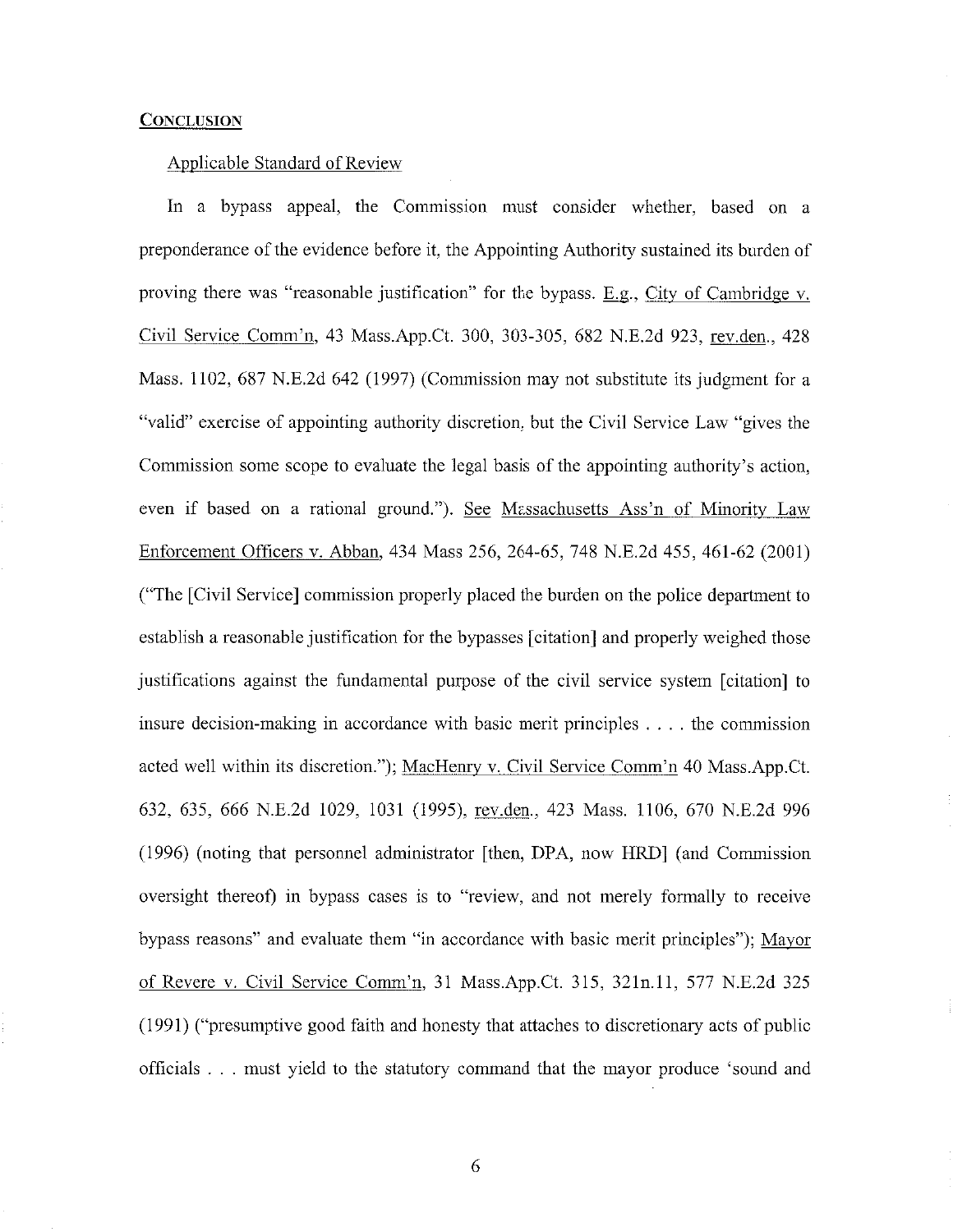sufficient' reasons to justify his action"). See also, Bielawksi v. Personnel Admin'r, 422 Mass. 459, 466, 663 N.E.2d 821, 827 (1996) (rejecting due process challenge to bypass, stating that the statutory scheme for approval by **HRD** and appeal to the Commission "sufficient to satisfy due process")

It is well settled that reasonable justification requires that the Appointing Authority's actions be based on "sound and sufficient" reasons supported by credible evidence, when weighed by an unprejudiced mind guided by common sense and correct rules of law. See Commissioners of Civil Service v. Municipal Ct., 359 Mass. 211,214,268 N.E.2d 346, 348 (1971), *citing* Selectmen of Wakefield v. Judge of First Dist. Ct., 262 Mass. 477, 482, 451 N.E.2d 443, 430 (1928). All candidates must be adequately and fairly considered. The Commission has been clear that it will not uphold the bypass of an Appellant where it finds that "the reasons offered by the appointing authority were untrue, apply equally to the higher ranking, bypassed candidate, are incapable of substantiation, or are a pretext for other impermissible reasons." Borelli v. MBTA, 1 MCSR 6 (1988).

A "preponderance of the evidence test requires the Commission to determine whether, on the basis of the evidence before it, the Appointing Authority has established that the reasons assigned for the bypass of an Appellant were more probably than not sound and sufficient." Mayor of Revere v. Civil Service Comm'n, 31 Mass. App. Ct. 315, 321, 577 N.E.2d 325, 329 (1991).

*The greater amount of credible evidence must in the mind of the judge be to the effect that such action 'was justified* **' in order that he may make the necessary finding. If the court is unable to make such affirmative finding, that is,** *if on all the evidence his mind is in an even balance or inclines to the view that such action was not justified, then the decision under review must be reversed. The review must be conducted with the underlying principle in mind that an executive action, presumably taken in the public interest, is being re-examined.* The present statute is **different in phrase and in meaning and effect from [ other laws] where the court was and is**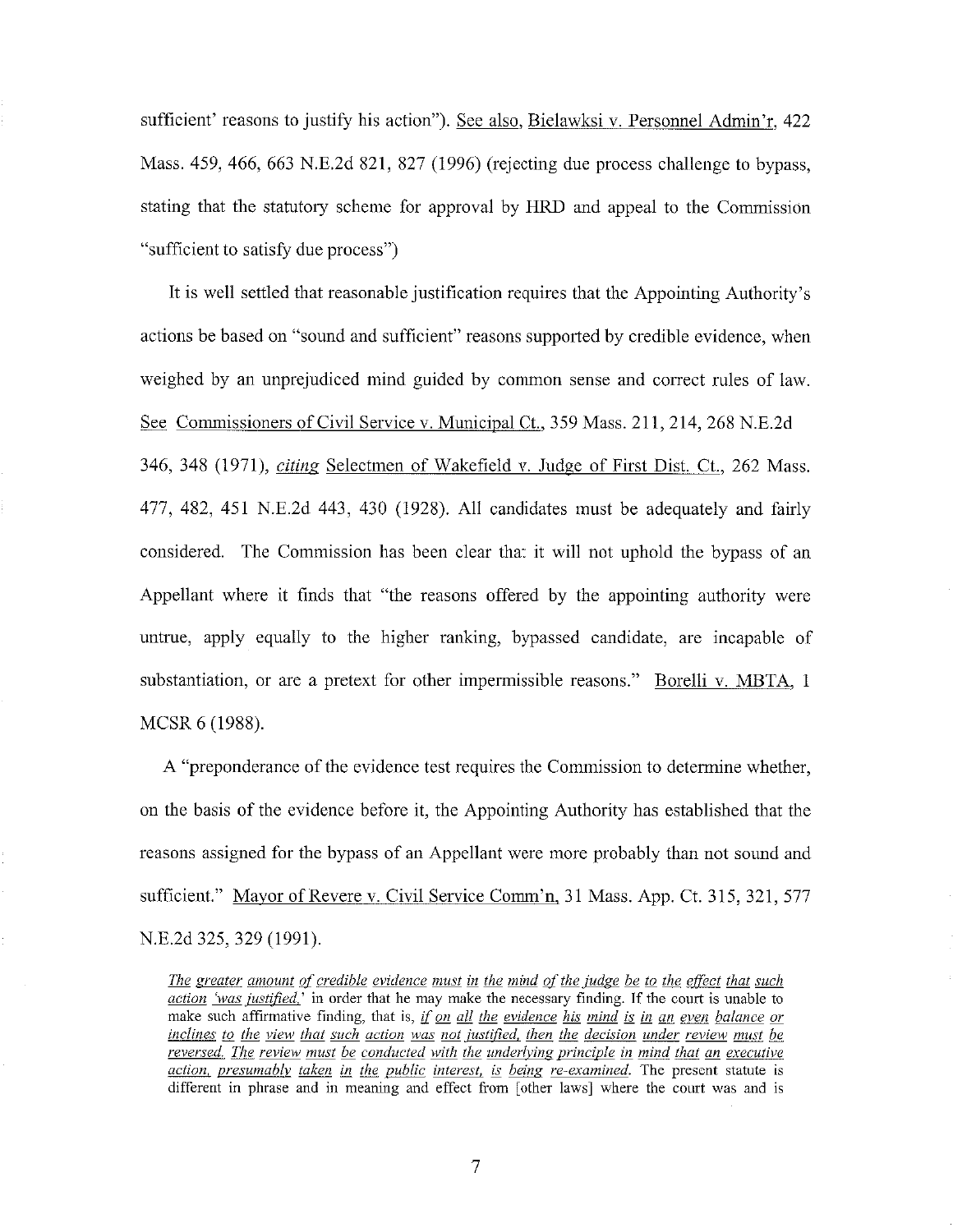**required on review to affirm the decision of the removing officer or board, 'unless it shall appear that it was made without proper cause or in bad faith.'** 

Selectmen of Wakefield v. Judge of First Dist. Ct., 262 Mass. 477, 482, 160 N.E. 427, 430 (1928) *(emphasis added)* The Commission must take account of all credible evidence in the entire administrative record, including whatever would fairly detract from the weight of any particular supporting evidence. See, e.g., Massachusetts Ass'n of Minority Law Enforcement Officers v. Abban, 434 Mass 256, 264-65, 748 N.E.2d 455, 462 (2001)

## **Conclusion**

Applying these applicable standards in the circumstances of the present case, the Commission concludes that DOC's bypass of Ms. Anderson, for appointment to the position of Correction Officer I, does not comport with basic merit principles and has resulted in harm to her employment status through no fault of her own. The DOC has not sustained its burden to prove the reasons proffered for the by-pass are justified on this record. The Commission reaches this conclusion because it finds the DOC's by-pass decision was based solely on the entries made in the CORI report. Since no effort was made to inquire further, the DOC decision to bypass Ms. Anderson on those grounds is arbitrary as a matter of law and not supported by a preponderance of substantial evidence. In the absence of clearly stated reasons for the bypass other than "Unsatisfactory Criminal History Record Check", no evidence or documentation as to the practice and process employed in evaluating the CORI report and no evidence of the rationale for concluding that the Appellant's CORI report renders her unsuitable as a Correction Officer I, it is impossible for the Commission to know precisely which incidents were the disqualifying events and whether the DOC is justified in relying on those incidents to bypass Ms. Anderson.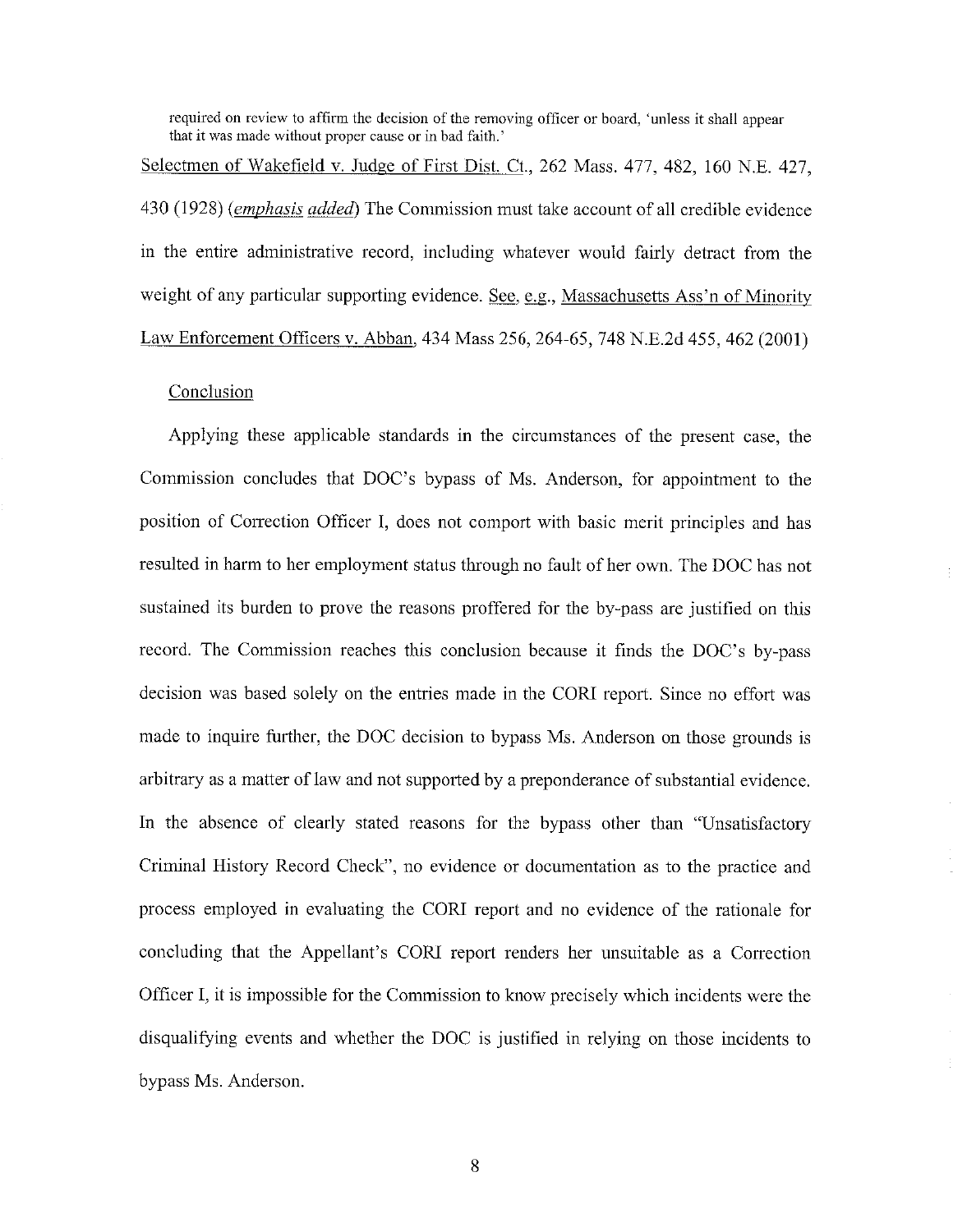The Commission recently considered the DOC's undocumented practice of automatically disqualifying a candidate for appointment as a Correction Officer on the basis of "CORI information" and found such a practice inconsistent with basic merit principles. Collett v. Department of Correction, CSC Docket No. Gl-08-53 (2008). The principles stated in the Collett case apply equally here. In the future, the DOC will be expected to provide more specific support in order to justify the bypass of a candidate for correction officer than the bare, unexplained facts that appear in a CORI report.

# Relief to Granted to the Appellant

Pursuant to Chapter 534 of the Acts of 1976, as amended by Chapter 310 of the Acts of 1993, the Commission directs the DOC to place the name of the Appellant, Leslie Anderson, at the top of the current (and any future) eligibility list for the position of Correction Officer I until such time as she has received at least one consideration for the position of Correction Officer I. The DOC may not automatically disqualify the Appellant for consideration solely on the entries of "CORI activity" that appears in a CITS record without further documented explanation and a reasonable justification.

Accordingly, for the reasons stated above, Ms. Anderson's appeal is hereby *allowed.* 

Civil Service Commission aul M. Stein

Commissioner

By vote of the Civil Service Commission (Henderson, Marquis, Stein and Taylor, Commissioners; Bowman, Chairman [absent]) on November 20, 2008.

A True Record. Attest:

Taylor John E